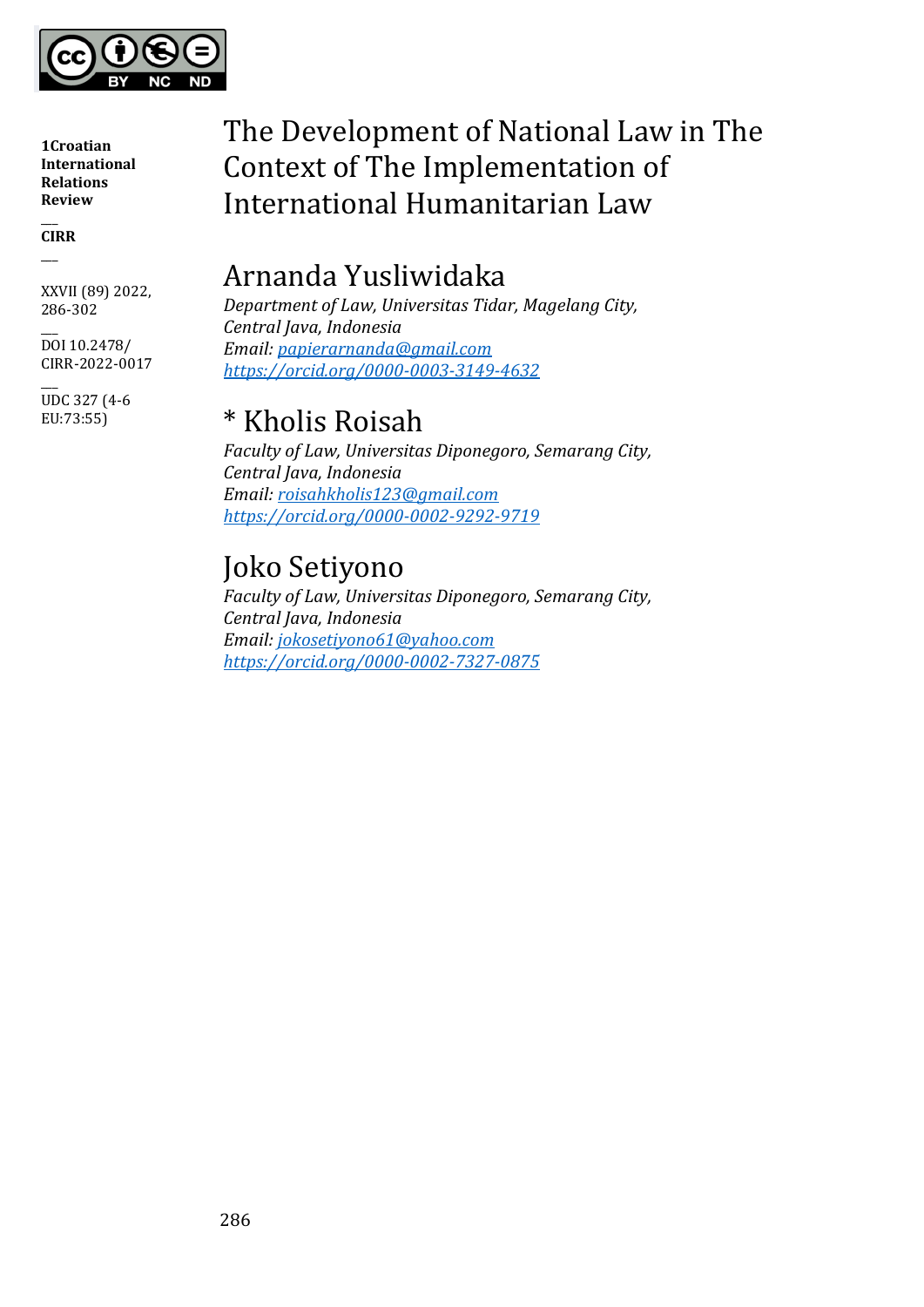#### **Abstract**

#### **Key words:**

*International Humanitarian Law; Human Rights; Legal Development; Indonesia.*

*In 1958, Indonesia ratified the 1949 Geneva Convention into Law Number 59 of the Republic of Indonesia. By the Geneva Treaty of 1949, known as International Humanitarian Law, Indonesia's acceptance of the Convention provides it with international rights and duties. Certain and serious offences, including genocide, a war crime, and aggressive crime, are specifically included in International Humanitarian Law as essential components. Article 28 of the Second Amendment to the 1945 Constitution, TAP MPR XVII of 1998 about Human Rights, Law Number 39 of 1999 about Human Rights, and Law Number 26 of 39 of 1999 about Human Rights are used by Indonesia to anticipate the severe crime as the implementation and enactment of International Humanitarian Law. International Humanitarian Law and the means for its application have not been fully included in the law. This is because war and aggression are two significant crimes for Indonesia has no provisions. International and national processes may be utilised to execute international humanitarian law. As a result of Indonesia's failure to ratify the Rome Statute of 1998, the international process for enacting international humanitarian Law has not been properly defined since Indonesia has not signed. This study examines the implementation of International Humanitarian Law in a state's national mechanism and the Indonesian national law's compliance with IHL.*

## **Introduction**

Indonesia is a sovereign and independent state established on the components of a state described in an instrument of international law, notably Article 1 of the Montevideo Convention from 1933 (Arsetyo, 2021).The article states that a state must demonstrate that it satisfies some minimal conditions before it may establish diplomatic ties with other nations. These prerequisites include having a distinct territory, a permanent population, and government (Barkin & Cronin, 1994).The Republic of Indonesia State Constitution of 1945 is Indonesia's guiding constitution, recognising the nation's identity as an independent and sovereign state. The constitution structures Indonesia's government, encompassing its domestic and international affairs C (Najih, 2018, Reza, 2022).

Indonesia is a state that was created with the aims mentioned in the fourth paragraph of the Preamble of the 1945 Constitution Indonesia: "Then, based on that, the Indonesian National Independence was drafted to form an Indonesian State Government that protects the entire Indonesian nation and the entire homeland of Indonesia, as well as to promote public welfare, educate the nation's life, and participate in carrying out world order based on independence, eternal peace, and social justice. In a Constitution of the State of Indonesia, which is formed in an arrangement of the Republic of Indonesia, which is sovereign by the people based on the One and Only God, just and civilised humanity, Indonesian Unity and Democracy led by wisdom in Deliberation or Representation, as well as by realising social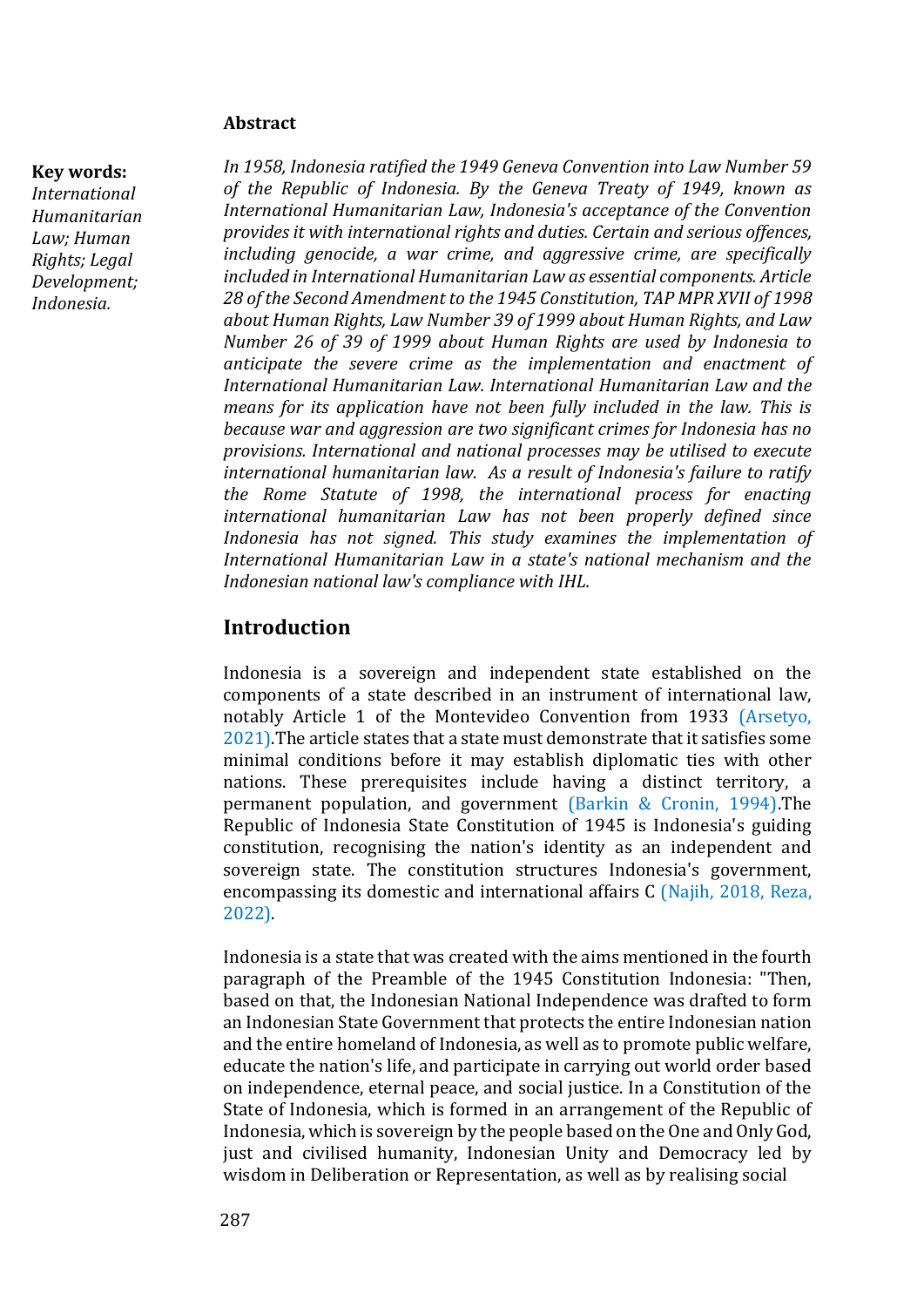$\overline{\phantom{a}}$ **CIRR**

 $\overline{\phantom{a}}$ 

XXVIII (89) 2022, 286-302

justice for all of the people of Indonesia. A Constitution of the State of Indonesia, which is formed in an arrangement of the Republic of Indonesia, which is sovereign by the people based on the One and Only God.

This state foundation was founded with important goals: to allow Indonesia to contribute to or participate in the implementation of global orderliness. Other essential purposes include: An indication of a state's commitment to international law is when that state makes a declaration indicating that it is ready to implement perpetual orderliness and peace. Because of this, it is possible to explain why Indonesia acknowledges the existence of a regulatory notion that controls the states. The rules, of course, are meant to contribute to the orderliness of nations for the sake of achieving world peace. The governments have committed to recognise the Den Haag Convention of 1907, which was later renamed International Humanitarian Law, the Geneva Convention of 1949, and its Additional Protocols (1977 and 2005) to bring about this global orderliness and peace. The Geneva Convention was signed in 1949. Its Additional Protocols were signed in 1977 and 2005. This Convention is one of the legal instruments created under international law to prevent armed conflict (Dennis, 2005). International Humanitarian Law (IHL) is defined as international rules established through international agreements and conventions. These rules are expected specifically to solve human problems arising directly from international and non-international armed disputes and for humanitarian purposes, limiting the rights of the parties in the conflict to use their choice of armed dispute methods and tools or to protect civilians. International Humanitarian Law (IHL) was developed in conjunction with the International Committee of the Red Cross (ICRC). According to Pictet (1967), the International Humanitarian Law (IHL) is a collection of international regulations that ensures the respect of a person and encourages their development. As a body of law that governs both international and non-international armed conflicts, the International Humanitarian Law (IHL) comprises certain rules that are in effect during the conflict or that govern the conduct of the conflict itself. This law also applies to the situation of occupation that results from armed conflict (Kretzmer, 2009).

The international community's anger at the awareness that violence would always exist on this planet led to the establishment of the notion of international humanitarian law (IHL) (IHL). As a result, we can still observe conflicts occurring in international and non-international situations (Alexander, 2015). We can witness the dreadful repercussions of conflicts in the news coverage currently available; as a result, the world community has grown tremendously concerned with socialising IHL to make the states approve the law immediately, even though they have not yet approved the legislation. Indonesia is one of the nations that was a member of the group of countries participating in the international treaty.

It is stated in Indonesia's Constitution that the nation's primary purpose is to contribute to the maintenance of worldwide peace. Law Number 59 of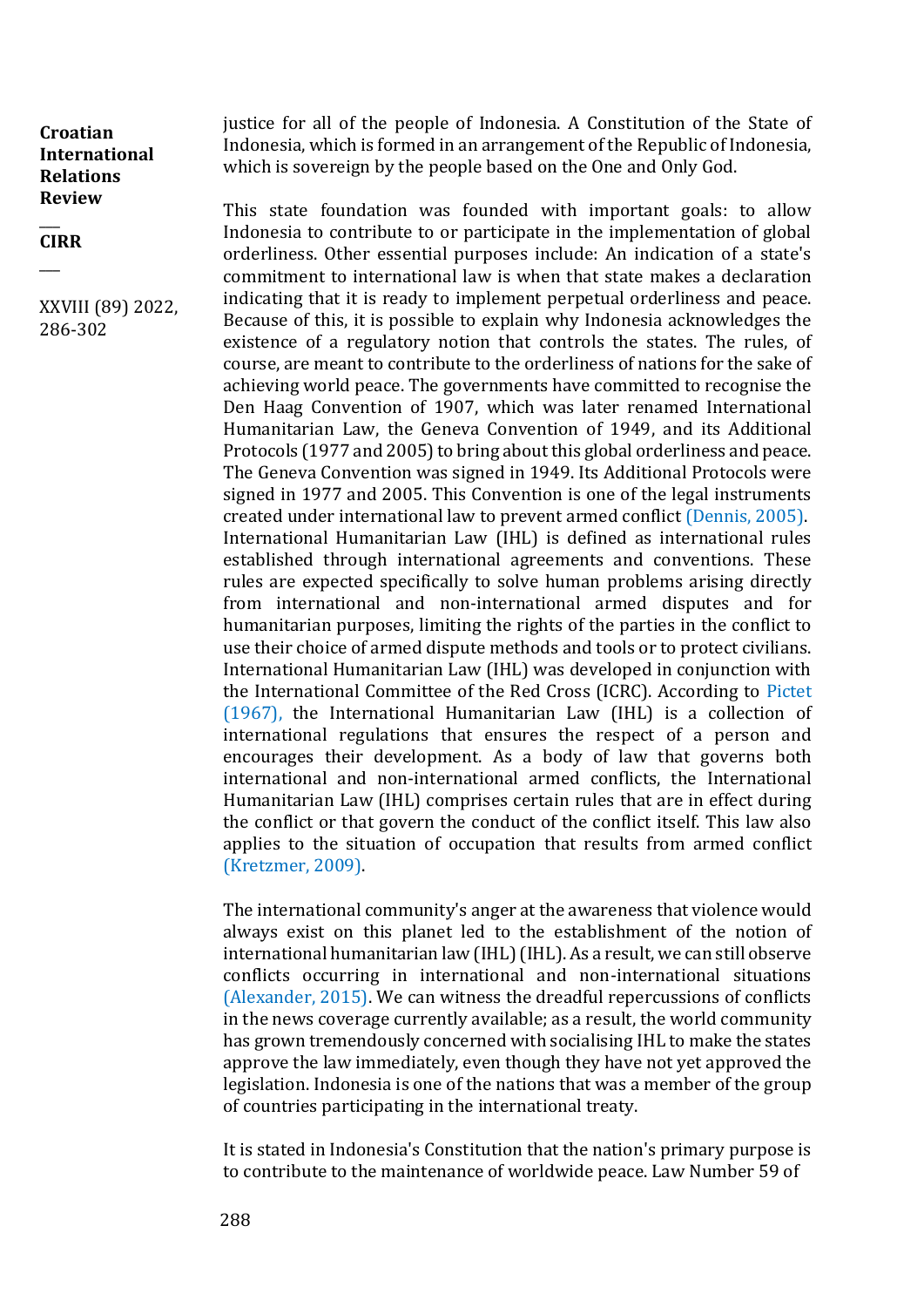#### $\overline{\phantom{a}}$ **CIRR**

 $\overline{\phantom{a}}$ 

XXVIII (89) 2022, 286-302

1958 was the vehicle by which Indonesia became one of the nations that acceded to the Geneva Conventions in 1949. As a result, Indonesia respects both the Geneva Conventions 1949 and any supplementary protocols that have been adopted since then (Ismail, 2014). Meanwhile, the Den Haag Conventions of 1907 are an international instrument that has served as an international convention. Because of this, the governments need to be regarded as obliged to the Convention regarding the existence of significant crimes against human rights.

The international community will assume the burden Geneva Convention of 1949, and its supplemental protocol results in a consequence for those who ratify the Convention in the form of duties to the parties to conduct implementing steps to spread international humanitarian Law (IHL). Additionally, the nations must put the provisions of international humanitarian law into effect; if they fail to do so, the international community will assume the burden (Adwani, 2012). Additionally, it is anticipated that the nations a national system to put the provisions of international humanitarian law into effect. For this reason, the International Humanitarian Legislation (IHL) preserves the sovereignty of individual nations to enforce national laws relating to the grave violation of human rights (Kusumo, 2017).

As a result of Indonesia's accession to the Geneva Conventions of 1949, the International Humanitarian Law requires that the country develop a national system to put the requirements of IHL into effect. In this instance, the implementation may be defined as forming a judicial mechanism capable of resolving a legal matter related to a grave violation of human rights as established in IHL. (Agus, 2017). The Court of Human Rights in Indonesia is an integral component of the Indonesian Justice System. It is tasked with fostering confidence among Indonesians and populations from other parts of the world in Indonesia's legal sovereignty and certainty. The national legal instrument stated, Legislation Number 26 of 2000 concerning the Human Rights Court, is where the debate on the execution of Law in Indonesia's significant human rights violations can be witnessed (Yanto, 2016). Participation in the execution of the provision of the grave violation of human rights in its national law by IHL, in which Indonesia has been a participant state of the international agreement, has become a crucial sign of Indonesia's existence in international relations. This is because participation in implementing this provision is an essential indicator of Indonesia's existence in international relations. (R Wiyono, 2015).

This study investigates how international humanitarian law (IHL) is incorporated into the legal framework of a state's national mechanism. In addition to that, one of its goals is to have a conversation on whether or not the Indonesian national law that governs the most serious violations of human rights is compatible with IHL. It is vital to conduct this research to establish the degree to which the provisions of International Humanitarian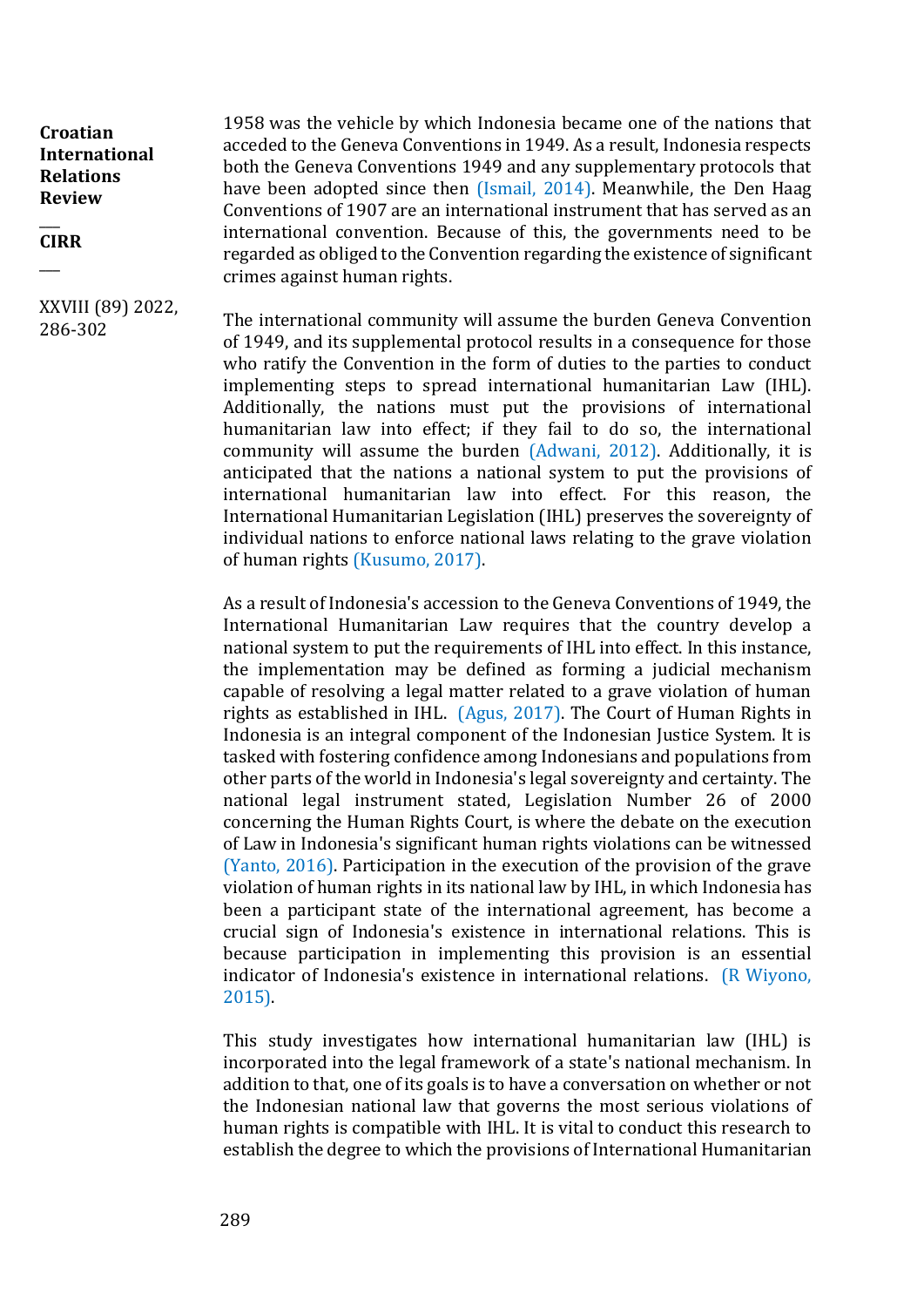#### $\overline{\phantom{a}}$ **CIRR**

 $\overline{\phantom{a}}$ 

XXVIII (89) 2022, 286-302

Law (IHL) have been applied in Indonesia as participating state in the provision.

# **Research Methods**

This investigation employs a method based on statutes. A detailed analysis of the regulations governing legal problems is conducted to formulate it. As part of this article's research, relevant statutes are being utilised to undertake investigations. Using this strategy, one can collect information on various components related to legal concerns to find answers (Marzuki, 2017) (Marzuki, 2017). The Geneva Convention from 1949, the Decree of the People's Consultative Assembly XVII of 1998 about Human Rights, Law Number 39 of 1999 about Human Rights, and Law Number 26 of 2000 about the Human Rights Court were examined for this research.

# **Results**

Since the dawn of the modern age, international law has seen a period of phenomenal expansion(Rosalyn Higgins, 1999). It is evident from the large number of rules that have been adopted and formed concerning international legal topics, one of which is the state. When it first came into existence, "international law" referred to the conduct and relationships between different states. However, throughout its evolution, the study of international relations has shown that international law addresses the behaviour and structure of international organisations and, more narrowly, the concerns of multinational corporations and people (Cullet, 1999).

Mochtar Kusumaatmadja (2003) suggested a concept of international law that includes all legal conventions and principles governing cross-border (international) non-civil contacts or circumstances. It is feasible to conclude from this definition that international relations are not limited to relationships between states but can also include ties between state and non-state subjects and between two non-state subjects. In addition, Starke (1989) and Alina Kaczorowska (2015) proposed the following definition of international law: International Law can be defined as the body of law that consists mostly of the principles and rules of conduct that states feel obligated to uphold and, consequently, do observe in their relations with one another, as well as the following: 1. the principles of law governing the operation of international institutions or organisations, their powers, and their duties 2. the rules of conduct applicable to international organisations.

According to the explanation, International Law can be defined as a corporation composed of principles and rules of behaviour. The states feel bonded and therefore observe their relationship with each other. The definition says that this is how International Law can be understood. Including the rule of law pertinent to the functions of international institutions or organisations, the relationship between each other, and the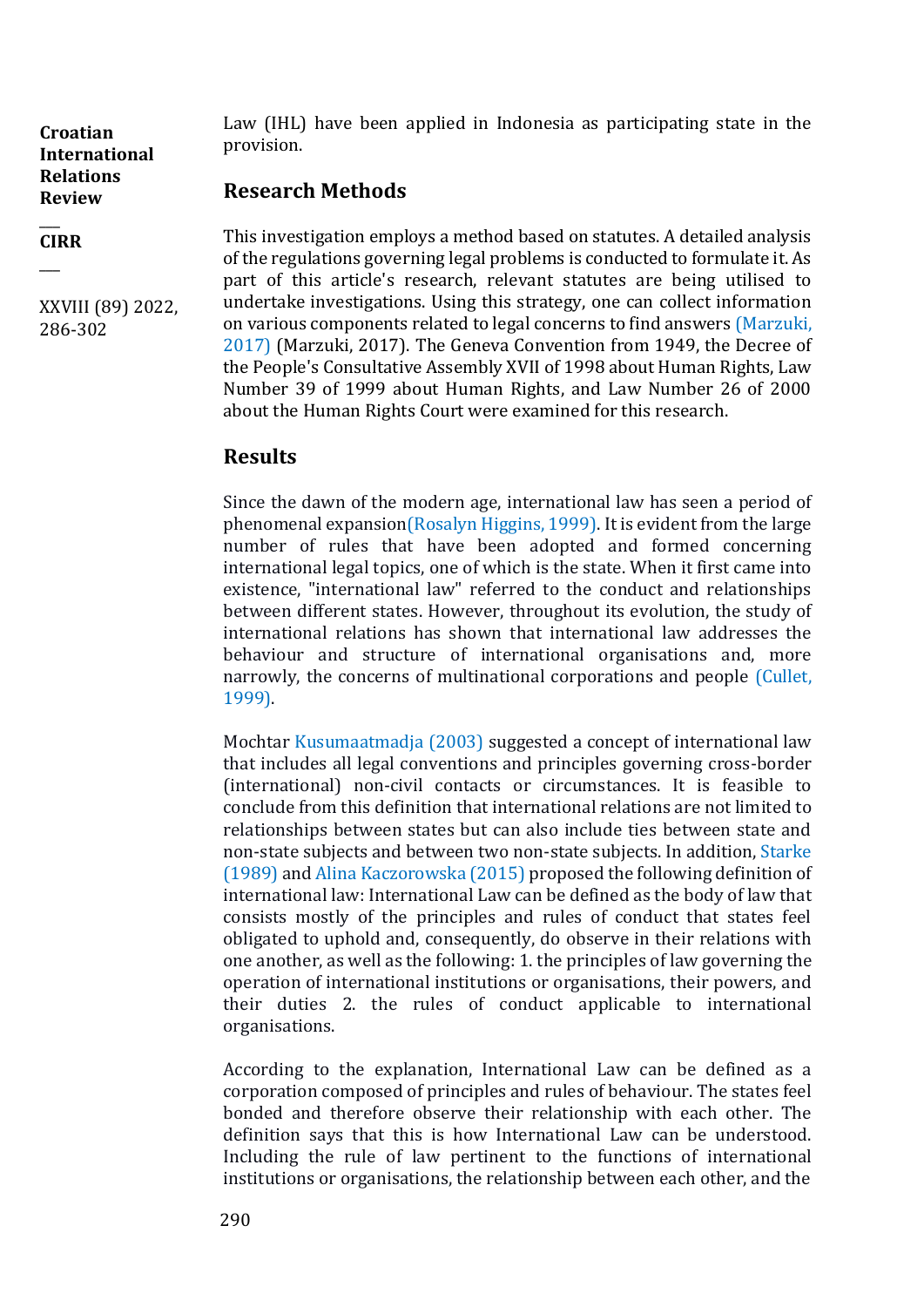#### $\overline{\phantom{a}}$ **CIRR**

 $\overline{\phantom{a}}$ 

XXVIII (89) 2022, 286-302

relationship between state and individual, as well as the rule of law pertinent to individuals and non-state entities, for as long as the rights and the obligations of individual and non-state entity attract the attention of the international community (Droubi & d'Aspremont, 2020). International legal subject (including state) acknowledges the existence of international law because it recognises the need for a legal instrument that is acceptable to international legal subjects with different legal systems when a problem arises involving two or more subjects. This need drives international legal subjects (including states) to acknowledge the existence of international Law (Goldsmith & Levinson, 2008).The presence of legal instruments within the same legal system would reassure foreign legal subjects that their problem will be resolved. (Guzman, 2008). In addition, the notion of the establishment of an international legal system can be comprehended to ensure that orderliness can be created at the international level, which is necessary to ensure that legal dispute problems can be accommodated effectively and that the peaceful resolution of international disputes is possible without the use of violent instruments (Henkin, 1995).

The International Humanitarian Law (IHL) is a component of the system of international law that constitutes a tool and a method utilised by every state (even governments that are peaceful and neutral) to alleviate the suffering that is brought on by armed conflict that occurs in several states (Droege, 2008). In addition, the International Humanitarian Law is both a policy instrument and a technical guideline that all worldwide actors can employ to address international concerns over casualties and losses resulting from armed conflict. Several states have adopted the IHL, a multilateral international accord, to prevent armed conflict. The 1949 Geneva Conventions are the international agreement mentioned here. (Schwendimann, 2011).

The Geneva Convention of 1949 has undergone several changes. The development is connected to the ongoing effort to finish drafting the international instrument that would prohibit the use of violence (weapons) in the war (Meron, 2000). Not only does IHL control international armed conflicts, but it also applies to non-international armed conflicts. IHL plays certain roles in preventing violence in armed conflict in the territory of a state, even though the domain of non-international armed conflict belongs to a state's territory (the state is confronted with armed groups operating in the territory). It guarantees that international humanitarian law adheres strictly to the principles adopted in developing the legal material to deal with human rights violations during armed conflict.

The following is a rundown of the sections of the 1949 Geneva Convention on Armed Conflict that has been refined throughout time, as stated by the nations, and adopted by them:

1. Geneva Convention for the Amelioration of the Condition of the Wounded and Sick in Armed Forces in the Field of August 12, 1949;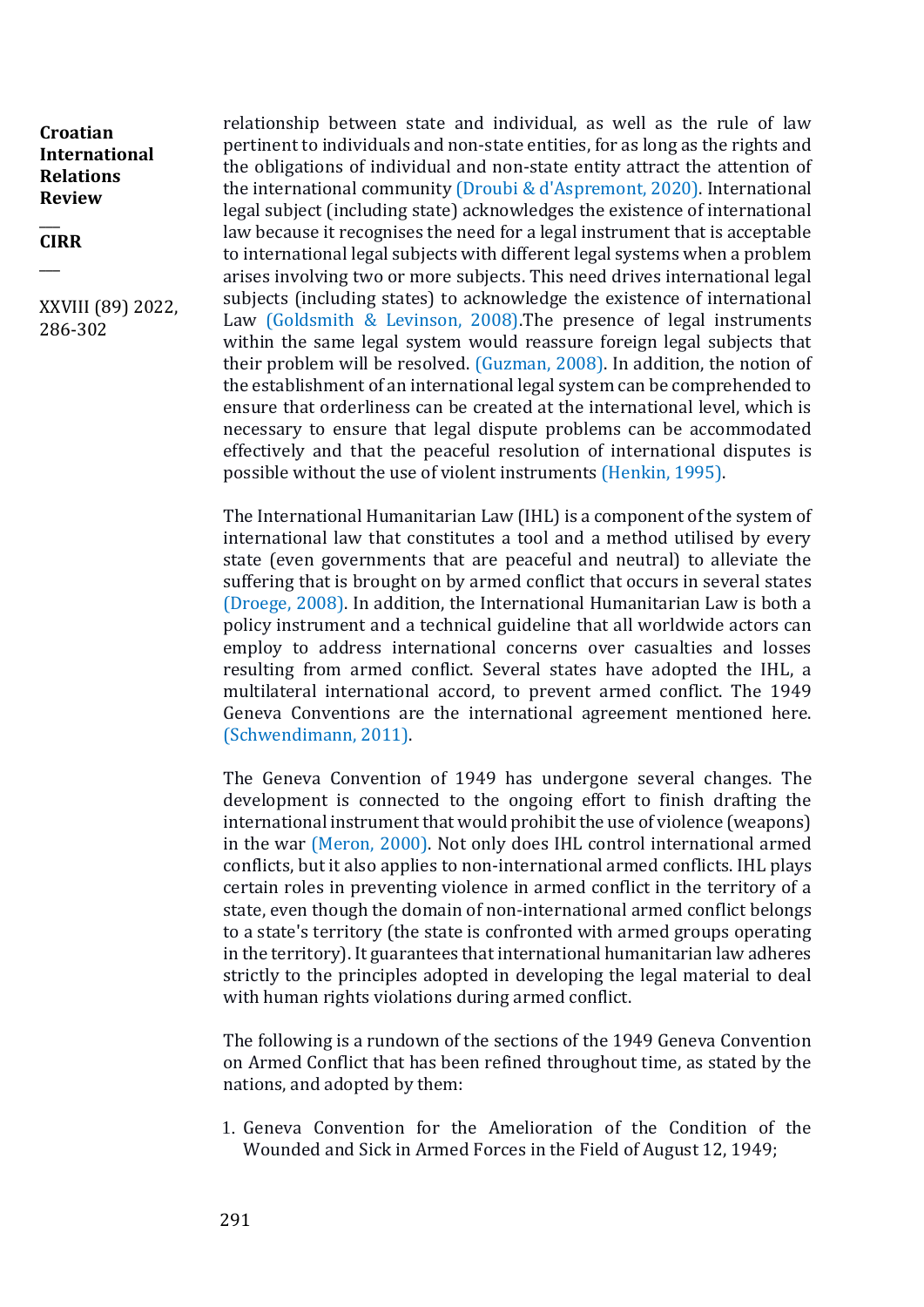#### $\overline{\phantom{a}}$ **CIRR**

 $\overline{\phantom{a}}$ 

XXVIII (89) 2022, 286-302

- 2. Geneva Convention for the Amelioration of the Condition of Wounded, Sick and Shipwrecked Members of Armed Forces at Sea of August 12, 1949;
- 3. Geneva Convention Relative to The Treatment of Prisoners of War of August 12, 1949; and
- 4. Geneva Convention Relative to The Protection of Civilian Persons in Time of War of August 12, 1949.

Geneva Convention 1949, along with its additional protocols (International Humanitarian Law), governs the following: treating the war detainee; protecting civilians during the war; protecting the victim of international armed conflict; protecting the victim of non-international armed conflict; adopting additional distinguishing marks; correcting the condition of those harmed or sick in armed conflict in the field; correcting the condition of armed forces officers who are injured, sick, and sinking in the sea; correcting the condition of those injured or sick. In addition, the International Humanitarian Law regulates the offences that fall under the category of gross violations of human rights that occur during armed conflicts (McCoubrey, 1995).

According to the International Humanitarian Law (IHL), the concept of a significant breach of the law has been acknowledged and validated in practice by both international organisations and practically all nations around the globe (Henckaerts, 2005). Therefore, the nations that have endorsed the concept of International Humanitarian Law should restrict grave violations of IHL in the domestic laws of participating states. The following acts, according to Ben-Naftali (2011), constitute grave violations of international humanitarian law:

## **1. Genocide**

Article 6 of the Rome Statute from 1998 provides the conventional description of the grave breach of international humanitarian law associated with genocide. One definition of genocide is that it is "any of the following crimes performed to eliminate, in whole or in part, a national, ethnical, racial, or religious group, as such:" Killing members of the group; Causing serious bodily or mental harm to members of the group; Deliberately inflicting on the group conditions of life calculated to bring about its physical destruction in whole or in part; Imposing measures intended to prevent births within the group, and Forcibly transferring children of the group to another group." "Killing members of the group; Causing serious bodily or mental harm to members of the group; Deliberately inflicting on the group conditions of life calculated.

a. According to the provision mentioned above, it is conceivable to derive that genocide is an act committed with the intent to destroy or exterminate all or part of a nation, ethnicity, race, or group by the following means: killing members of the group;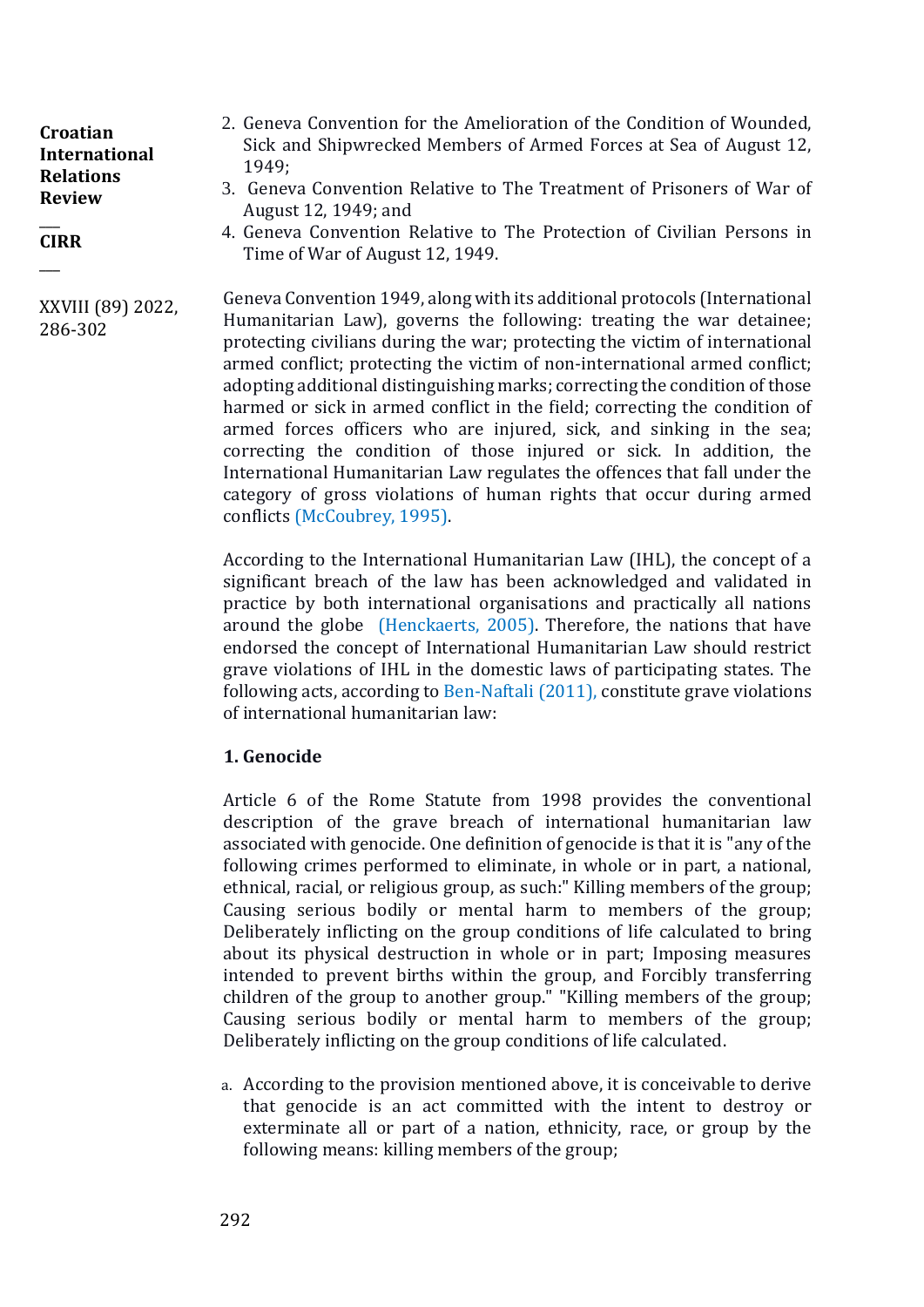#### $\overline{\phantom{a}}$ **CIRR**

 $\overline{\phantom{a}}$ 

XXVIII (89) 2022, 286-302

b. causing severe physical and mental misery among the members of the group;

- c. purposefully creating group life conditions that lead to the physical extinction of the group, either wholly or partially; and
- d. compelling actions that aim to prevent births within a group and to move.

## **2. Crimes Committed Against The Human Race**

The approval of the Rome Statute in 1998 marked the culmination of a lengthy and complicated process that sought to define "crimes against humanity." According to Article 7 clause (1) of the Rome Statute 1998, crimes against humanity are defined as "...any of the following actions when perpetrated as part of a widespread or systematic assault intended against any civilian population, with the knowledge of the attack:" Torture, rape, sexual enslavement, compelled pregnancy, compelled sterilisation, or any other kind of sexual cruelty of comparable severity. Persecution against any identifiable group or collectivity on political, racial, national, ethnic, cultural, religious, or gender grounds as defined in paragraph 3 or other grounds universally recognised as inadmissible under international law, in connection with any act referred to in this paragraph or any crime within the jurisdiction of the Court; forced disappearance of persons; the crime of apartheid; and other inhuman acts of a similar character

## **3. Crimes Against Humanity**

Those who commit atrocities during times of conflict are referred to as "war criminals." These war crimes include any breach of the protection given by international humanitarian law (IHL). A breach of international humanitarian law (IHL) committed by one or more persons, whether members of the armed forces or civilians, is considered a war crime. In addition, violations of international humanitarian law's principles, processes, and standards are also considered to constitute war crimes.

## **4. Act of Aggression as a Crime**

The concept of the crime of aggressiveness has not been clarified up until now. The concept of the crime of aggression in the Rome Statute from 1998 has not yet been clarified in-depth in its entirety. The use of armed force by one state against the sovereignty, territorial integrity, or political independence of another state is considered an act of aggression, according to Resolution Number 3314 (XXIV), passed by the United Nations General Assembly on December 14, 1974. This definition of aggression is in direct conflict with the United Nations Charter. However, considering the long history of defining the crime of aggression, we can see the provision of this resolution. The provision of international human rights law provides two processes that may be used against the party that has committed a serious violation of the Convention. The following types of mechanisms are controlled: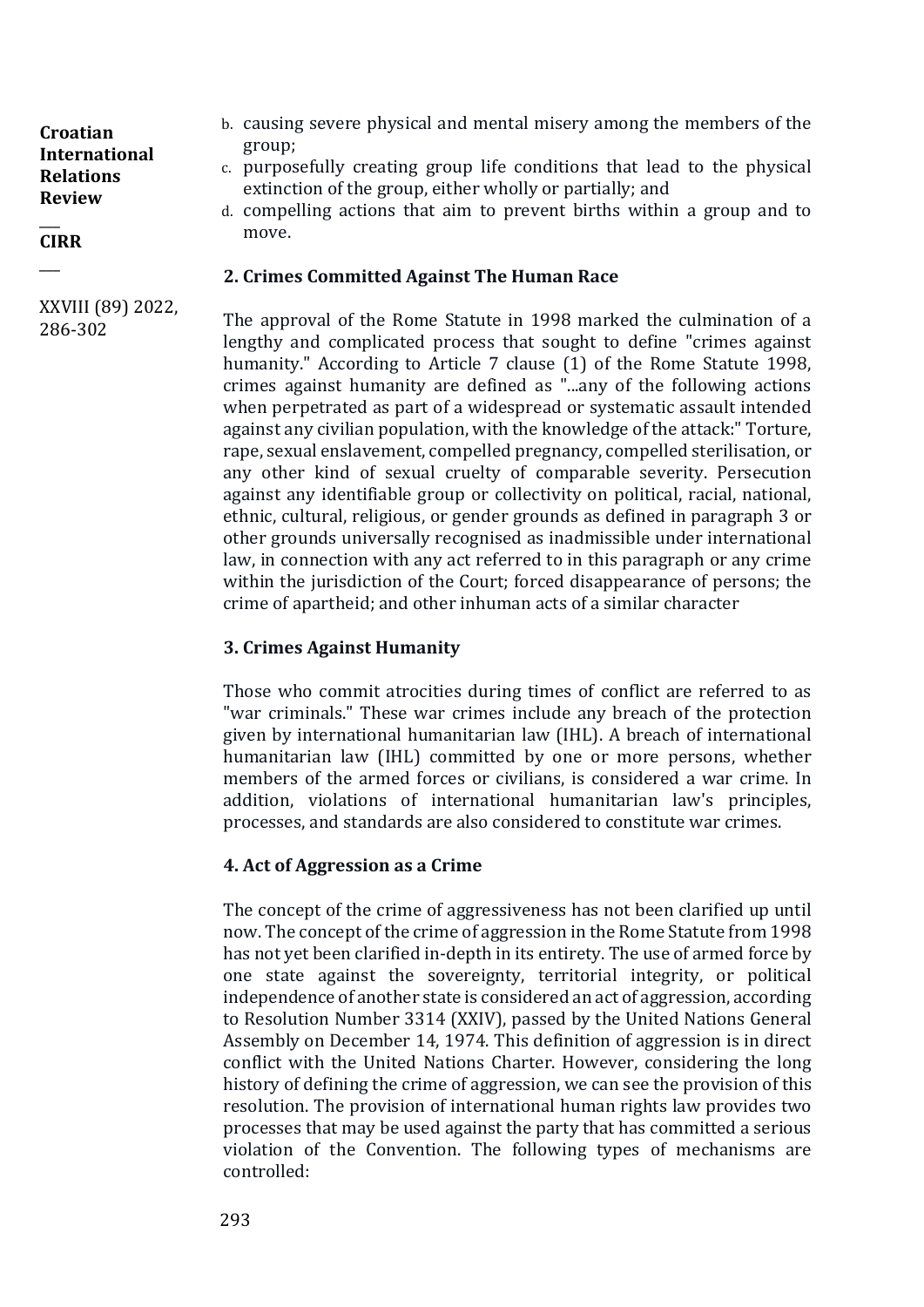## **1. The Codification of IHL Via The Use of An International System**

**Croatian International Relations Review** 

 $\overline{\phantom{a}}$ **CIRR**

 $\overline{\phantom{a}}$ 

XXVIII (89) 2022, 286-302

This mechanism regulates the participation of the International Criminal Court (ICC) in carrying out the provisions of international humanitarian law. The International Criminal Court (ICC) is not an instrument of the United Nations; it was established due to a Security Council resolution. Consequently, the ICC's perspective is autonomous and stands alone. The International Criminal Court (ICC) investigates, prosecutes, and judges adults for the gravest crimes against humanity. The International Criminal Court's (ICC) jurisdiction is limited in both time and space, which means that it cannot try crimes that fall within the scope of its power yet took place before the Court was established. In addition, the jurisdiction of the International Criminal Court (ICC) is restricted to the governments who are parties to the Rome Statute of 1998. The International Criminal Court (ICC) has jurisdiction over core aspects of international humanitarian law (IHL), including violations of war law and conventions, crimes against humanity, and genocide.

## **2. The Implementation of International Humanitarian Law via National Mechanisms**

The International Humanitarian Law convention and its supplemental protocols provide an obligation for participating nations to carry out the implementation act for those governments who ratify the Convention (the implementation of legislation and obligation to disseminate IHL). The states will apply international humanitarian law through newly established national laws.

# **Discussion**

Law, conventions or norms, jurisprudence, international agreements, and legal philosophy are various legal sources. The 1949 Geneva Conventions are one of the traditional legal sources that can be utilised as a reference for constructing national law. According to the explanation, the informal sense of legal source refers to the legal source connected with the technique or method of its creation, such that this legal source becomes the formal determinant of law development, hence dictating the enactment of the law. It is evident from the explanation that a treaty is one of the sources that may be utilised when constructing a state's national legislation, and this should not be neglected. The established method specifies that a state may be bound by a treaty or international agreement if all relevant parties' consent. A state is one of the parties to an international agreement, which is considered "res inter alios acta" Because of the legal principle known as "pacta sunt servanda," an international agreement is legally enforceable. When a state commits to abide by the terms of an international agreement, it is compelled to do so under this concept.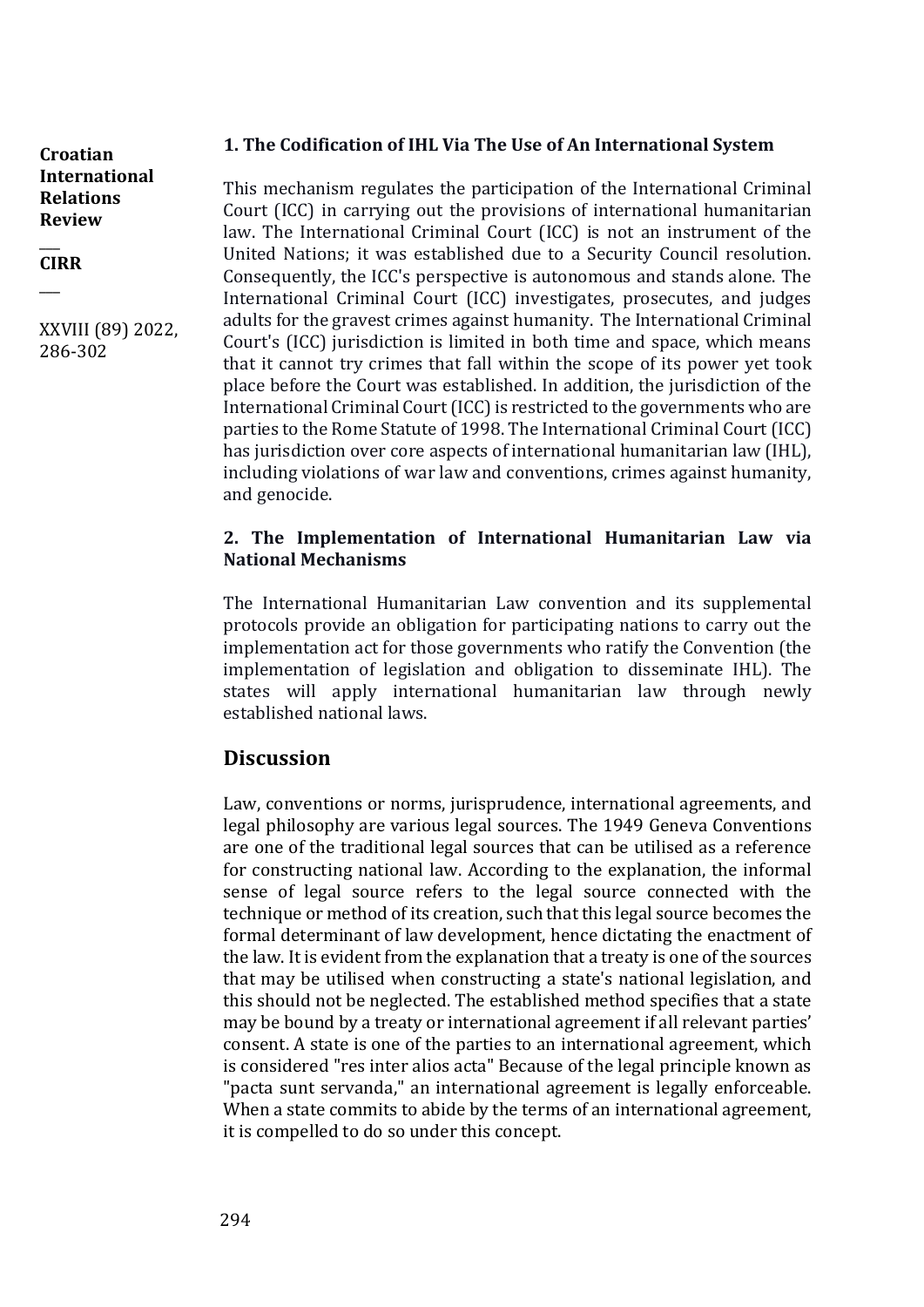#### $\overline{\phantom{a}}$ **CIRR**

 $\overline{\phantom{a}}$ 

XXVIII (89) 2022, 286-302

In recognising and ratifying an international agreement into its national law, a state will build on the foundation of the state to determine whether or not the content of the international agreement fits the foundation of the state it now has. Given that Indonesia is an independent country and that Pancasila serves as its guiding philosophy, any foreign agreement to be authorised must be consistent with the principles articulated in Pancasila. Pancasila is the source of any legal source, which means that all laws and regulations, beginning with the Constitution of 1945, Resolutions of the People's Consultative Assembly, Law, government regulation substituting the law, government regulation, presidential decree, and any other regulations should stand on Pancasila and may not be in contradiction with it. This is because Pancasila is the source of any legal source.

The concept of national law may be seen as a system made up of several interconnected and interdependent aspects, components, functions, and variables. Pancasila and the Constitution of 1945 are the fundamental concepts that underlie and unite all of the aspects and components of the national legislation. It relates to how a state incorporates international law into its legal system. In the meantime, an international agreement (as one of the international sources) is one of the legal materials that will become new legal materials due to numerous national law operations. When it comes to being implemented into national law, the content from international law will run into some difficulties. Aside from the discussion around such a dilemma, international law and state law will be dependent on one another and will need one another. In terms of their respective roles and functions, both international and national law need a national law to confirm the application of international law and vice versa. National Law needs international law, and international law needs a national law to confirm the application of international law.

With Law Number 59 of 1958, Indonesia joined the 1949 Geneva Convention. The act of ratification demonstrates that Indonesia has accepted the terms of the 1949 Geneva Convention. It demonstrates Indonesia's commitment to preserving the global peace ideal enshrined in the Convention's clause prohibiting violence against humanity in armed conflict. In addition, an additional commitment is demonstrated by adopting specific measures against parties that breach the agreement's provisions. These sanctions are comprehensive. The Rome Statute of 1998, which has not been signed or ratified, is the source of the difficulty that has arisen throughout putting international humanitarian Laws into effect in Indonesia. Therefore, the implementation of international humanitarian law has not been envisaged in the international process. Despite this, Indonesia has made it clear that it is willing to be bound by the International Humanitarian Law that corresponds to the Geneva Convention of 1949. Indonesia has a body of laws to preserve and advance human rights. The following are the regulations:

## **1. The 28th Article of the Second Amendment to the Constitution of 1945**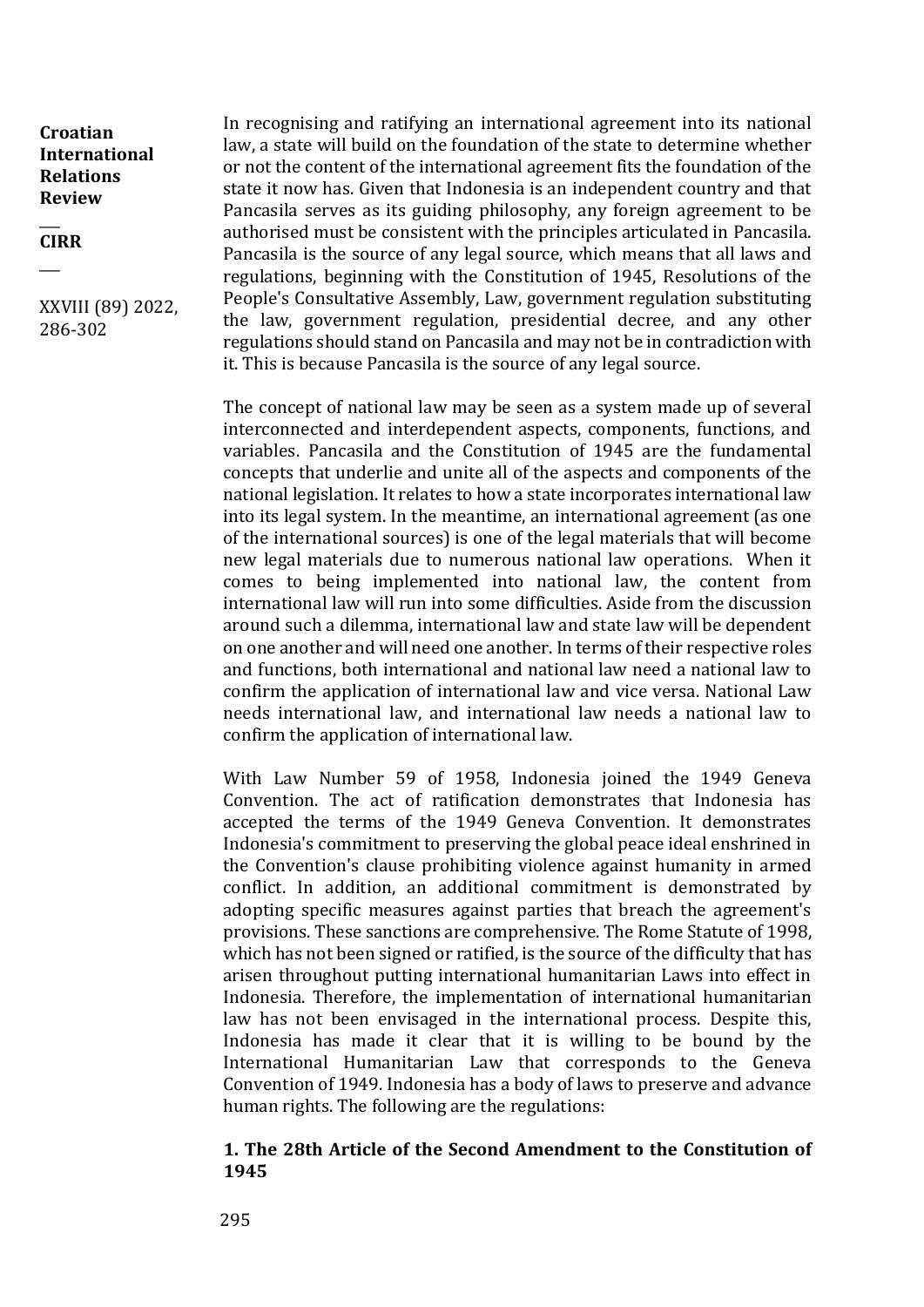$\overline{\phantom{a}}$ **CIRR**

 $\overline{\phantom{a}}$ 

XXVIII (89) 2022, 286-302

- This provision is the fundamental law governing human rights in Indonesia, and it functions to establish the general course of policy both inside the country and toward other countries. This provision is also the basic reference for the formulation of regulations about human rights in constitutions such as the decision of the People's Consultative Assembly, the Law and Regulation, Government Regulation, Presidential Regulation, and Regional Regulation. This constitution, by the Geneva Convention of 1949, controls some parts of human rights, with provisions that correspond to the Convention's scope:
- a. the right to maintain their living and life;
- b. the right to have family and children's rights to their sustainability, growth, development, and protection from violence and discrimination;
- c. the right to develop themselves in fulfilling basic needs through education, science and technology, art, culture, and to promote themselves in fighting for the right collective for society, nation, and state development; and
- d. the right to recognition, guarantee, protection, and fair law.

It is the state's responsibility, especially the government, to ensure the protection, promotion, enforcement, and fulfilment of human rights. Therefore, Indonesia's government conducts state operations under the constitution, which controls them. As a result of agreeing to and ratifying the Geneva Conventions of 1949, Indonesia became a party to the Convention and implemented its articles. This is one of the state's responsibilities. The approval of the Convention is a true indicator or proof that the Constitution of Indonesia conforms to the 1949 Geneva Constitution. c It makes Indonesia concerned about fulfilling human rights, especially in calm conditions, in extraordinary conditions, during a fight, and as an endeavour to execute international humanitarian Law (IHL) properly.

## **2. The Human Rights Decree that was Issued by the People's Consultative Assembly XVII in the Year 1998**

This provision was originally included in a constitution that mandates adherence to several human rights standards. It is connected to the mandate given to the highest institutions of the state and all of the apparatuses of the government to respect, enforce, and propagate the idea of human rights to the general population. In other words, it is connected to the mandate given to the state's highest institutions. This clause says that it is the job of the President of the Republic of Indonesia and the House of Representatives to ratify different human rights treaties from the United Nations, as long as these documents do not directly go against Pancasila or the constitution of 1945. This provision is consistent with Indonesia's implementation via ratifying the Geneva Convention of 1949, which also governs the protection of human rights within the context of military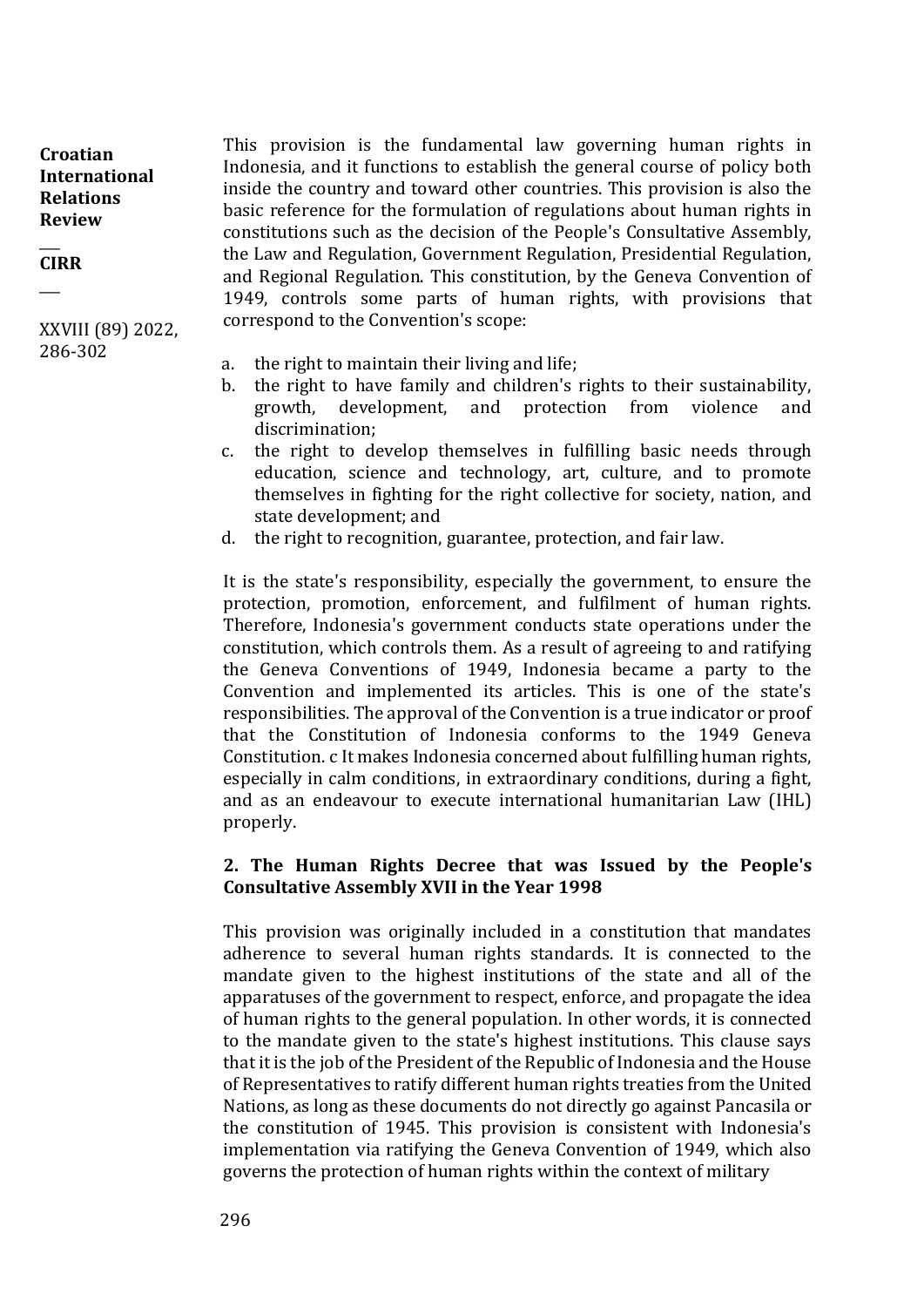#### $\overline{\phantom{a}}$ **CIRR**

 $\overline{\phantom{a}}$ 

XXVIII (89) 2022, 286-302

conflict. In addition, the decision that the People's Consultative Assembly made governs the respect, enforcement, and diffusion of human rights that the people carry out via the social movement founded on their knowledge and duty as citizens. The last provision that this decision will govern is that a national commission for human rights will be responsible for implementing education, study, monitoring, research, and mediation about human rights in accordance with the requirements of the law. In 1993, Indonesia established the Official Commission for Human Rights, which functions as the nation's human rights commission. Since 1999, the Official Commission for Human Rights has been governed by Law number 39 of 1999, which establishes its existence, objective, function, membership, guiding concept, required document, obligation, and authority. With Presidential Decision No. 50 of 1993, the National Commission for Human Rights formed the Official Commission for Human Rights. This provision is, of course, governed by the principle of international humanitarian law (IHL) in that it attempts to protect individuals against violations of their human rights.

## **3. The Human Rights Act of 1999, Legislation Number 39**

The protection and the exercise of human rights in Indonesia are addressed in great depth throughout the many sections of the provision that have been meticulously organised to achieve this goal. This provision contains sections that regulate in detail the human rights, including basic rights, human rights, and human's basic freedom consisting of the right to a living, right to having a family and descents, right to self-development, right to obtaining justice, right to personal freedom, right to the feeling of security, right to welfare, right to participating in government, women's right, and children's right; basic human obligation; governmental obligation; and basic human rights. This clause is also consistent with the core of international humanitarian law, which has as its overarching goal the prevention of the violation of human rights. The absence of an amendment to this law also indicates that the scope of regulation of human rights in Indonesia still can function effectively and answer the challenge of time transformation, which is, of course, related to issues concerning human rights.

## **4. Human Rights Court Act (No. 26 of 2000), a Piece of Legislation**

This article gives the Human Rights Court the authority to carry out its role as an institution charged with upholding the law against human rights violations in Indonesia. The Human Right Court is a sub-court of the General Court that was established as a specialised body with the mandate to investigate and rule on cases involving serious violations of human rights. In addition, the Human Rights Court has the authority to examine and rule on cases involving serious violations of human rights perpetrated by Indonesian citizens beyond the borders of the Republic of Indonesia. The Human Rights Court does not have the authority to examine and rule on a matter involving a serious violation of human rights perpetrated by a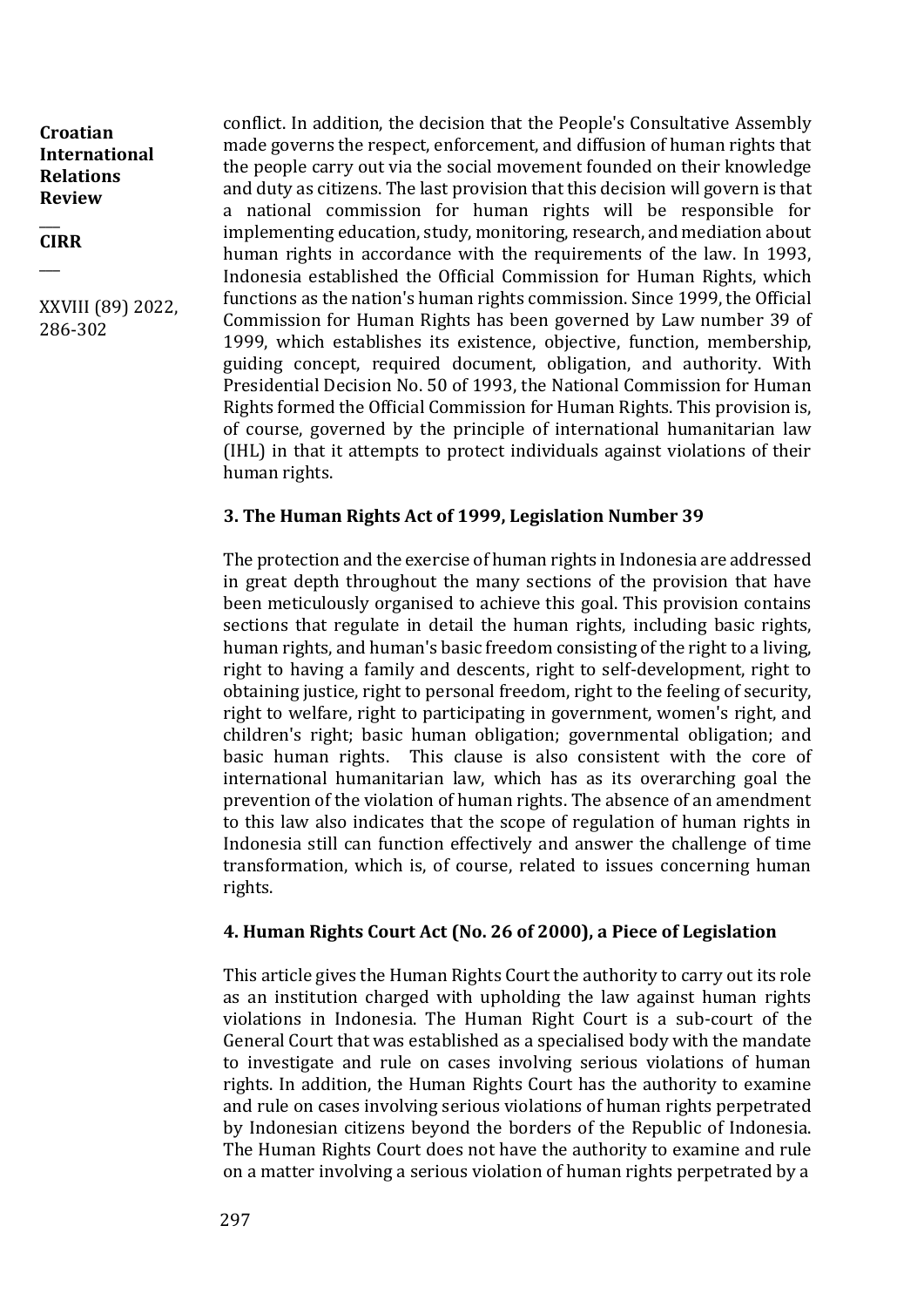$\overline{\phantom{a}}$ **CIRR**

 $\overline{\phantom{a}}$ 

XXVIII (89) 2022, 286-302

person less than 18 years old when the crime was committed. In addition, this clause controls the extreme violations of human rights, such as genocide and crimes against humanity, that fall within the jurisdiction of the Human Right Court. Whether one studies the concept of severe violations of human rights in the Rome Statute of 1998 or the term in the Rome Convention, the same overall framework of explanation may be established. It is feasible to establish that Indonesia remains committed to implementing international humanitarian law (IHL), even though it did not sign the Rome Statute of 1998 and is therefore not required to protect human rights against grave violations. One of the cases that the Human Right Court has ever resolved can be seen in the ad hoc verdict of the Human Right Court in the Jakarta Pusat District Court Number 04/PID.HAM/AD.HOC/2002/PN.JKT.PST dated November 27, 2002. This verdict states that the defendant is proven legally and convincingly guilty of committing the crime of severe human rights infringement constituting the crime against humanity and punishes the defendant with a 10-year prison sentence.

In response to this verdict, an appeal was submitted to the Ad Hoc Provincial Human Right Court in Jakarta Provincial Court No. 02/PID.HAM/AD.HOC/2004/PT.DKI, which rendered its decision on July 29, 2004, corrected the previous verdict by sentencing the defendant to serve five years in prison. In addition to this, a petition for review was submitted to the Supreme Court of the Republic of Indonesia by the Ad Hoc Public Prosecutor of the General Attorney. The appeal was allowed, and as a result, the previous verdict of the Ad Hoc Human Right Provincial Court was overturned. The Court then declared that the defendant is proven legally and convincingly guilty of committing the crime of severe human rights infringement constituting the crime against humanity. It sentenced the defendant to ten years in prison as a punishment for the crime.

Law Number 39 of 1999 Concerning Human Rights and Law Number 26 of 2000 Concerning the Human Rights Court are two pieces of law demonstrating that Indonesia routinely finds a solution to human rights violation cases (Patra, 2018). Because of how the laws are written, it is possible to assert that they constitute an indirect form of ratification of the Rome Statute 1998. At the same time, the legislation and the Rome Statute from 1998 control two international offences that are quite similar to one another. Genocide and other offences against humanity are also considered illegal under the Law (Kleffner, 2008).

The regulation of two grave crimes in the IHL category under Law Number 39 of 1999 about Human Rights and Law Number 26 of 2000 about the Human Rights Court demonstrates Indonesia's strong commitment to implementing the IHL. Two grave crimes are still under the IHL category not incorporated in Indonesian national law. These are crimes of aggression and crimes of war. As a result, it is expected Indonesia that will develop its national law to accommodate these two unregulated severe crimes: crimes of war and crimes of aggression. As a participant state in the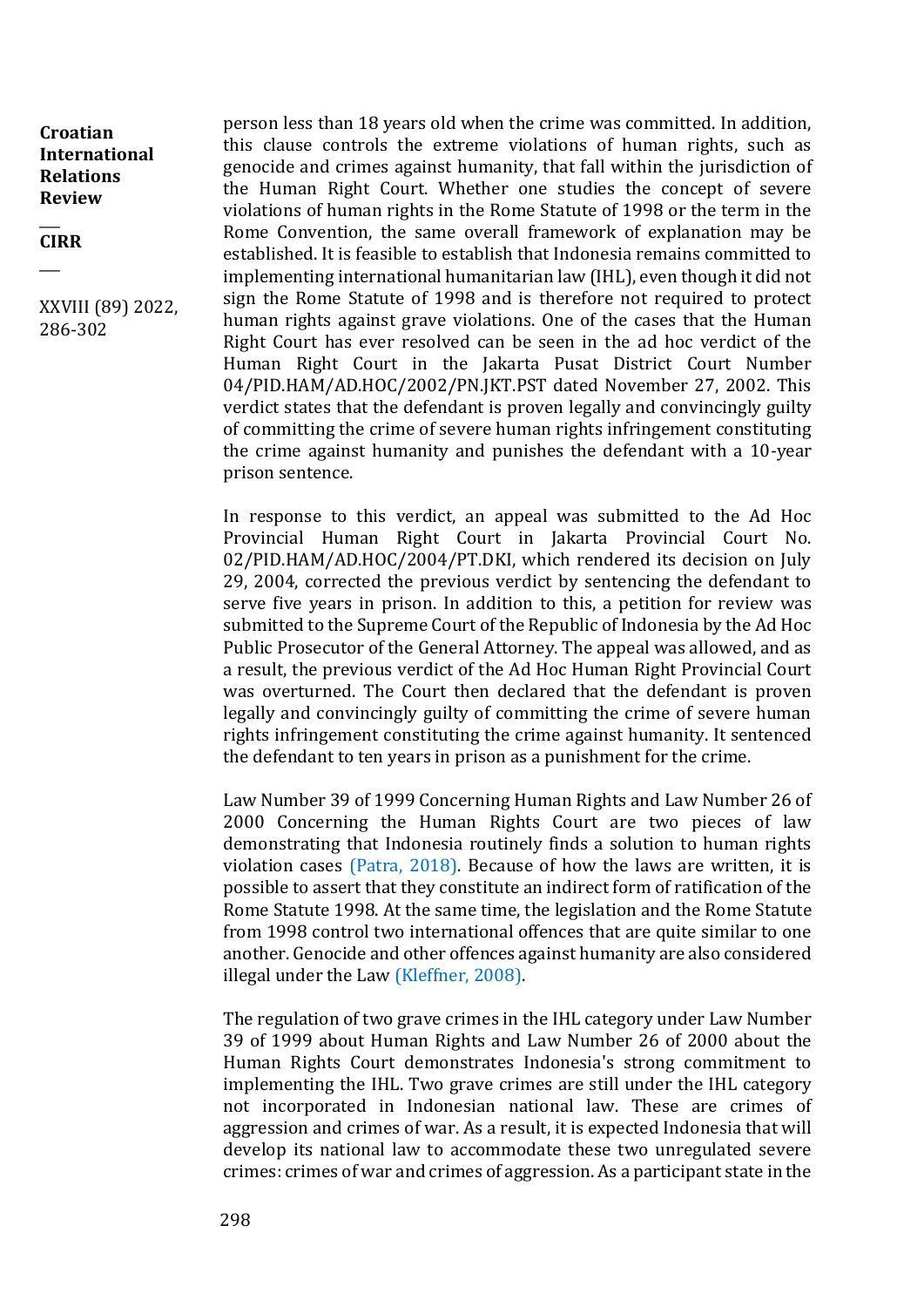$\overline{\phantom{a}}$ **CIRR**

 $\overline{\phantom{a}}$ 

XXVIII (89) 2022, 286-302

Geneva Convention of 1949, Indonesia will carry out its international obligation.

In the context of severe human rights violations, the development of Indonesia's national legal system takes on a great deal of significance. This is because the notion of international humanitarian law (IHL) governs crimes of war and aggression, which correspond directly to grave abuses of human rights. In the event of egregious human rights violations, Indonesia's national legal system will be brought into conformity with the IHL System due to this new legislative development. Due to the possible difficulty of forecasting foreign countries' ever-changing political activities in international relations, this is an urgent concern. Even if international law provides procedures for peacefully resolving conflicts, it is crucial to recognise that some conflicts have emerged in the form of war in some countries due to their incapacity to resolve their problems peacefully.

# **Conclusion**

The Indonesian government is dedicated to safeguarding human rights as mandated under the country's constitution. Because of Indonesia's support, which it has given to the Geneva Convention of 1949, this is the case. According to the Geneva Convention of 1949, an element of international humanitarian law (IHL), the acts of committing genocide, crimes against humanity, war crimes, and the crime of aggression are all regarded as breaches of international humanitarian law (IHL). To put a provision of the International Humanitarian Law into practice, one may use either an international or a national procedure. The international and national mechanisms are distinguished by their respective titles. The International Criminal Court is one entity capable of implementing the international process (ICC). The International Criminal Court has the ability to facilitate the international process. In contrast, the national mechanism requires the IHL participant state to enact legislation (national law) to prosecute individuals who have committed serious violations of IHL. This is in contrast to the international system, in which participating governments are not required to adopt laws. Indonesia eventually became a state party to the Geneva Convention of 1949 when ratified by Law Number 59 of 1958. The Convention was first signed in 1949. Consequently, Indonesia is bound to implement the fundamentals of international humanitarian law throughout the territory that falls under its jurisdiction. Indonesia has always had a system to bring to justice those responsible for the most heinous violations of international humanitarian law, such as genocide and crimes against humanity. This system is outlined in Law Number 39 of 1999 concerning Human Rights and Law Number 26 of 2000 concerning the Human Rights Court. Both laws can be found on the Indonesian government's website.

On the other hand, Indonesia's national code lacks measures for dealing with aggression and war crimes, the other two categories of serious crimes. Because of this, Indonesia's national legal system must be modified to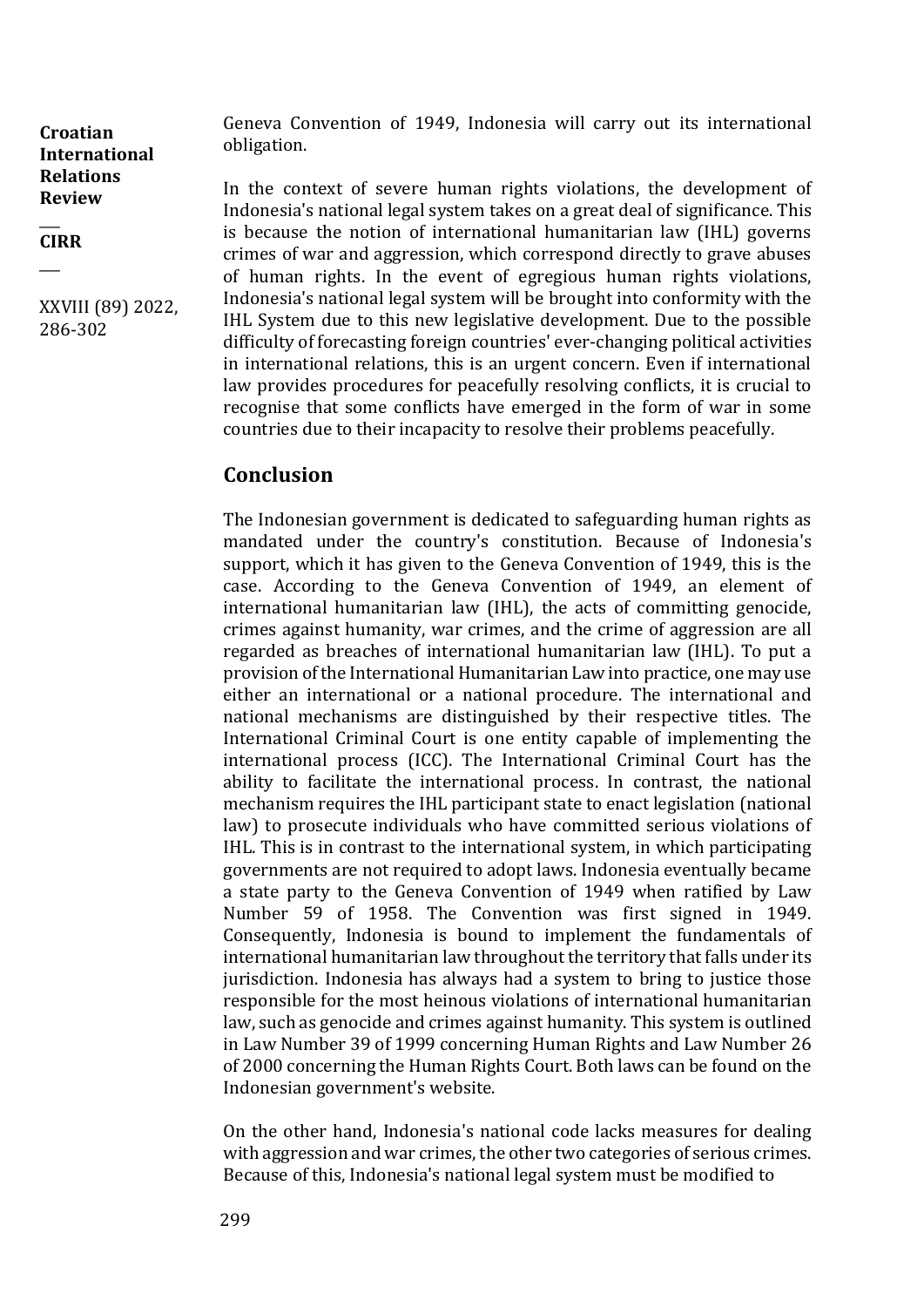#### $\overline{\phantom{a}}$ **CIRR**

 $\overline{\phantom{a}}$ 

address international humanitarian law-covered serious crimes such as crimes of war and acts of aggression (IHL).

## **Acknowledgement**

We appreciate Universitas Tidar and Universitas Diponegoro for supporting the implementation of this research.

## XXVIII (89) 2022,

286-302

## **References**

- Adwani, A. (2012). Perlindungan terhadap Orang-orang dalam Daerah Konflik Bersenjata Menurut Hukum Humaniter Internasional. *Jurnal Dinamika Hukum, 12*(1), 97-107. doi[:http://dx.doi.org/10.20884/1.jdh.2012.12.1.109](http://dx.doi.org/10.20884/1.jdh.2012.12.1.109)
- Agus, F. (2017). The Implementation of Article 47 Geneva Convention I to the Military (An Overview of Challenges within the Indonesian Armed Forces). *Padjadjaran Journal of International Law, 1*(1), 19- 35. doi[:https://doi.org/10.23920/pjil.v1i1.275](https://doi.org/10.23920/pjil.v1i1.275)
- Alexander, A. (2015). A Short History of International Humanitarian Law. *European Journal of International Law, 26*(1), 109-138. doi[:https://doi.org/10.1093/ejil/chv002](https://doi.org/10.1093/ejil/chv002)
- Ariadno, M. K. (2008). Kedudukan Hukum Internasional dalam Sistem Hukum Nasional. *Indonesian Journal of International Law, 5*(3). doi[:https://doi.org/10.25041/fiatjustisia.v8no1.285](https://doi.org/10.25041/fiatjustisia.v8no1.285)
- Arsetyo, Y. I. C. (2021). Pengelolaan Wilayah Kedaulatan Udara Indonesia Didalam Dinamika Perkembangan Hukum Udara Internasional. Retrieved **from** the second state of the second state of the second state of the second state of the second state of the second state of the second state of the second state of the second state of the second state of the s

<https://dspace.uii.ac.id/handle/123456789/35131>

- Barkin, J. S., & Cronin, B. (1994). The state and the nation: changing norms and the rules of sovereignty in international relations. *International Organization,* 48(1), 48(1), 107-130. doi[:https://doi.org/10.1017/S0020818300000837](https://doi.org/10.1017/S0020818300000837)
- Ben-Naftali, O. (2011). *International Humanitarian Law and International Human Rights Law*: OUP Oxford.
- Cullet, P. (1999). Differential treatment in international law: towards a new paradigm of inter-state relations. *European Journal of International Law, 10*(3), 549-582. doi[:https://doi.org/10.1093/ejil/10.3.549](https://doi.org/10.1093/ejil/10.3.549)
- Dennis, M. J. (2005). Application of Human Rights Treaties Extraterritorially in Times of Armed Conflict and Military Occupation. *American Journal of International Law, 99*(1), 119-141. doi[:https://doi.org/10.2307/3246094](https://doi.org/10.2307/3246094)
- Droege, C. (2008). Elective affinities? Human rights and humanitarian law. *International Review of the Red Cross, 90*(871), 501-548. doi[:https://doi.org/10.1017/S1560775508000084](https://doi.org/10.1017/S1560775508000084)
- Droubi, S., & d'Aspremont, J. (2020). *International organisations, non-State actors, and the formation of customary international law*: Manchester University Press.
- Goldsmith, J., & Levinson, D. (2008). Law for states: international law, constitutional law, public law. *Harv. L. Rev., 122*(7), 1791–1868.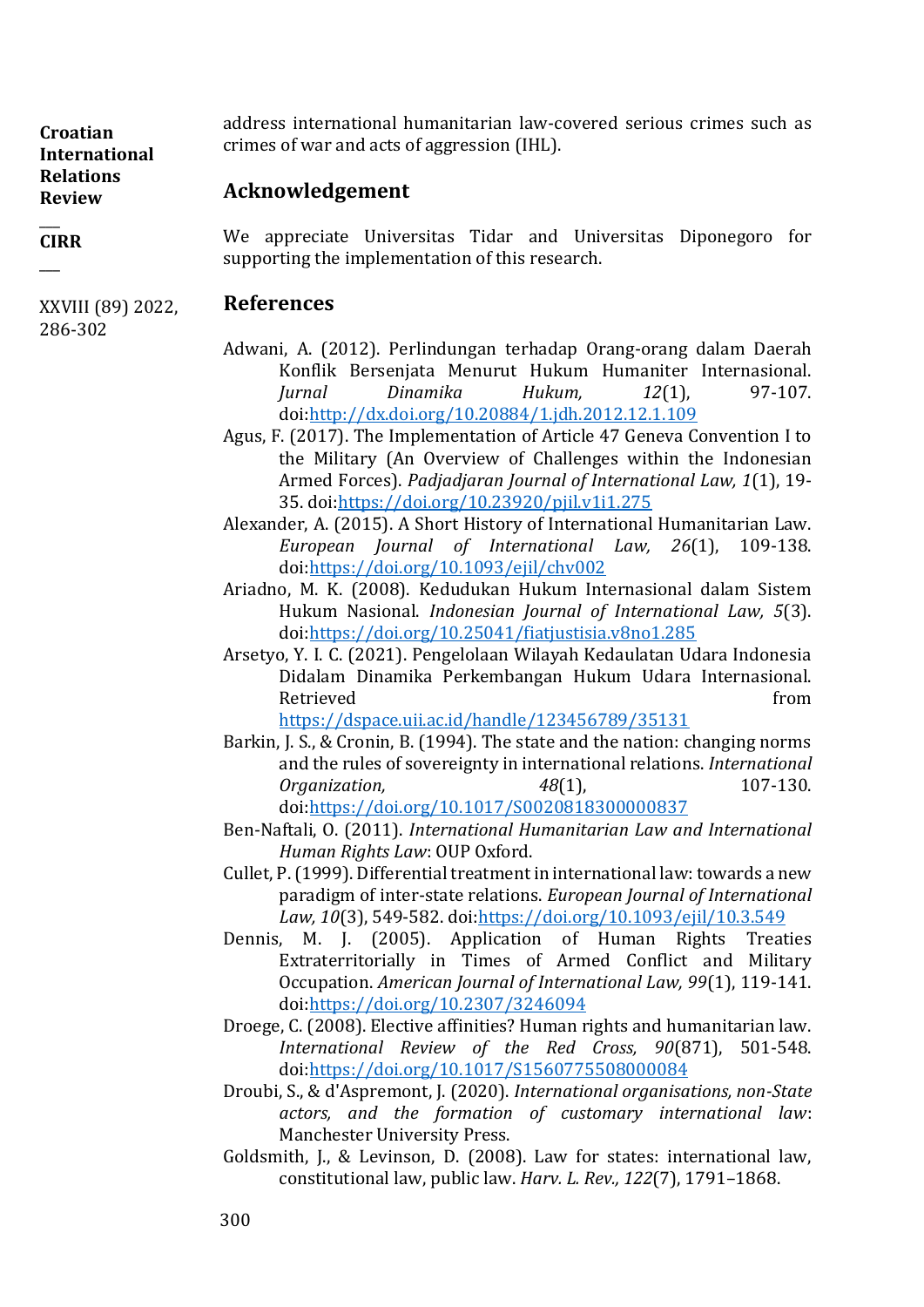| Croatian<br><b>International</b><br><b>Relations</b><br><b>Review</b> | Guzman, A.T. (2008). How international law works: a rational choice theory:                                                                               |
|-----------------------------------------------------------------------|-----------------------------------------------------------------------------------------------------------------------------------------------------------|
|                                                                       | Oxford University Press.                                                                                                                                  |
|                                                                       | Henckaerts, J.-M. (2005). Study on customary international humanitarian                                                                                   |
|                                                                       | law: A contribution to the understanding and respect for the rule of                                                                                      |
|                                                                       | law in armed conflict. International Review of the Red Cross, 87(857),                                                                                    |
| <b>CIRR</b>                                                           | 175-212. doi:https://doi.org/10.1017/S181638310018124X                                                                                                    |
|                                                                       | Henkin, L. (1995). International law: politics and values. Developments in                                                                                |
|                                                                       | International Law, 18.                                                                                                                                    |
| XXVIII (89) 2022,                                                     | Ismail, I. (2014). Konsekuensi Negara Indonesia Menjadi Anggota Icc (Studi<br>$\mathbf{m}$ . Million $\mathbf{n}$ in the $\mathbf{m}$ in the $\mathbf{n}$ |

*criminal jurisdictions*: OUP Oxford.

doi[:https://doi.org/10.2307/2555292](https://doi.org/10.2307/2555292)

Penerbit Alumni.

Tentang Mekanisme Penegakan Hukum Humaniter Internasional). *Jurnal Dinamika Hukum, 14*(2), 290-300.

International Armed Conflicts. *Israel Law Review, 42*(1), 8-45.

Law Enforcement in Indonesia. *Yustisia Jurnal Hukum, 6*(1), 236-

*International Law and Armed Conflict Commentary, 2*(1), 23-48.

*Journal of International Law, 94*(2), 239-278.

Law Reform Based on Pancasila. *Journal of Indonesian Legal Studies,* 

indonesia and its solutions. *Yust. J. Huk, 7*(1), 197-215.

*International Review of the Red Cross, 6*(66), 455-469.

doi[:http://dx.doi.org/10.20884/1.jdh.2014.14.2.297](http://dx.doi.org/10.20884/1.jdh.2014.14.2.297) Kaczorowska-Ireland, A. (2015). *Public international law*: Routledge.

doi[:https://doi.org/10.1017/S0021223700000431](https://doi.org/10.1017/S0021223700000431)

Kleffner, J. K. (2008). *Complementarity in the Rome Statute and national* 

Kretzmer, D. (2009). Rethinking the Application of IHL in Non-

Kusumaatmadja, M., & Agoes, E. R. (2003). *Pengantar hukum internasional*:

Kusumo, B. A. (2017). The Influence of Positivism Philosophy on Criminal

McCoubrey, H. (1995). International Humanitarian Law and Air Warfare.

Najih, M. (2018). Indonesian Penal Policy: Toward Indonesian Criminal

Pictet, J. (1966). The principles of international humanitarian law.

*3*(2), 149. doi[:https://doi.org/10.15294/jils.v3i02.27510](https://doi.org/10.15294/jils.v3i02.27510) Patra, R. (2018). The failure of settlement of human rights violations in

doi[:https://doi.org/10.20961/yustisia.v0i0.19052](https://doi.org/10.20961/yustisia.v0i0.19052)

248. doi[:https://doi.org/10.20961/yustisia.v6i1.11528](https://doi.org/10.20961/yustisia.v6i1.11528) Marzuki, M. (2017). *Penelitian Hukum: Edisi Revisi*: Prenada Media.

Retrieved from<http://www.jstor.org/stable/44516032> Meron, T. (2000). The Humanization of Humanitarian Law. *American* 

286-302

doi[:https://doi.org/10.1017/S0020860400011451](https://doi.org/10.1017/S0020860400011451) R Wiyono, S. (2015). *Pengadilan Hak Asasi Manusia di Indonesia*: Kencana.

- Reza, M., Hawin, M., & Sirait, N. (2022). *The Dilemma of Partnership in the Perspective of Competition Law.* Paper presented at the Second International Conference on Public Policy, Social Computing and Development (ICOPOSDEV 2021).
- Rosalyn Higgins, D. B. E. (1999). International Law in a Changing International System. *The Cambridge Law Journal, 58*(1), 78-95. doi[:https://doi.org/10.1017/S0008197399001051](https://doi.org/10.1017/S0008197399001051)
- Sassòli, M. (2019). *International humanitarian law: Rules, controversies, and solutions to problems arising in warfare*: Edward Elgar Publishing.